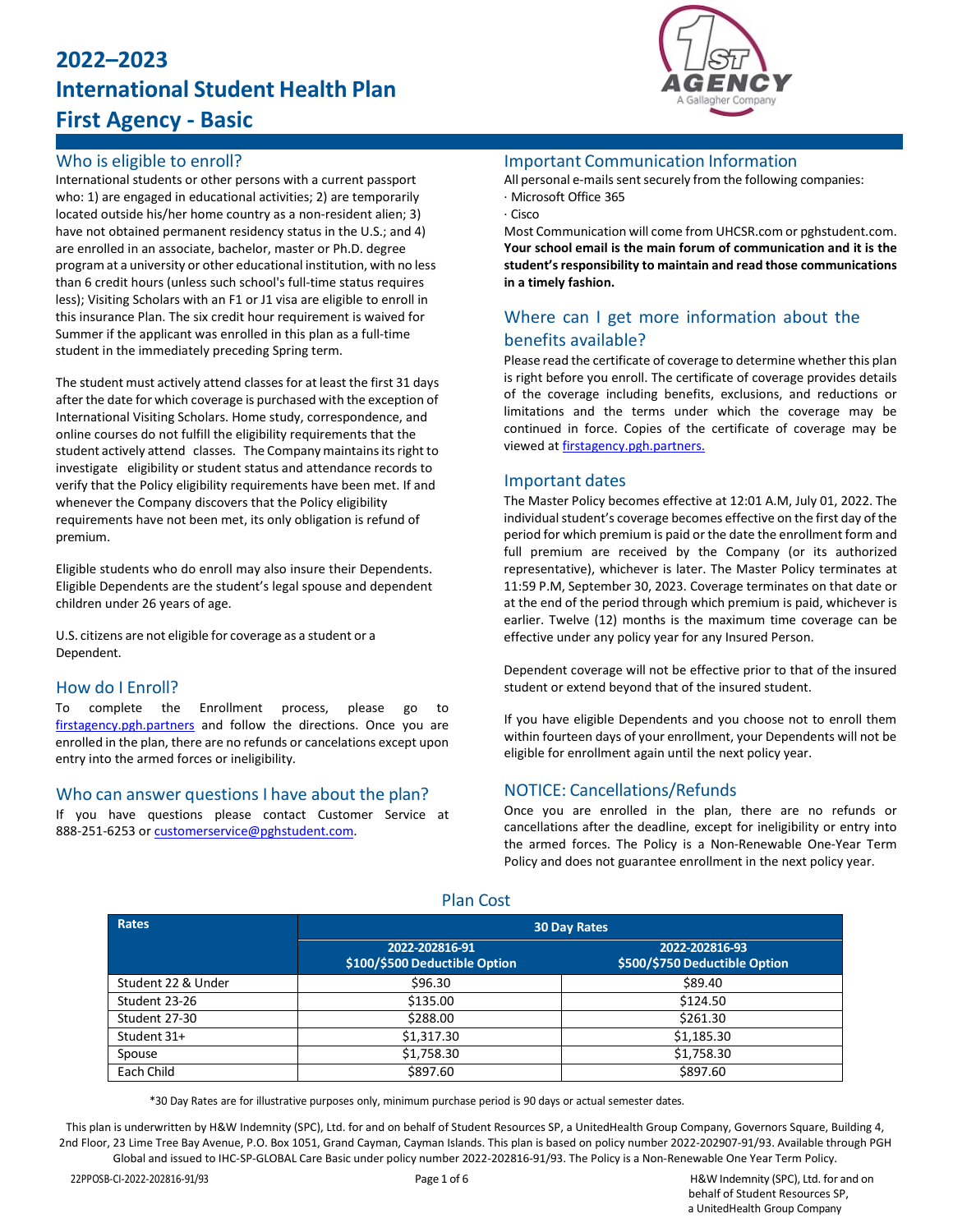This schedule applies to the Named Insured (student) only. Dependents are covered under a separate Schedule of Benefits.

| Highlights of the Student Only Health Insurance Plan of Benefits offered by H&W                                                                                                                                          |                                                                                                                                                                                                                                              |                                                                                                             |  |  |  |
|--------------------------------------------------------------------------------------------------------------------------------------------------------------------------------------------------------------------------|----------------------------------------------------------------------------------------------------------------------------------------------------------------------------------------------------------------------------------------------|-------------------------------------------------------------------------------------------------------------|--|--|--|
| Indemnity (SPC), Ltd. for and on behalf of Student Resources SP, a UnitedHealth Group Company                                                                                                                            |                                                                                                                                                                                                                                              |                                                                                                             |  |  |  |
| Preferred Providers: The Preferred Provider Network for this plan is UnitedHealthcare Options PPO. Preferred Providers can be<br>found using the following link: firstagency.pgh.partners                                |                                                                                                                                                                                                                                              |                                                                                                             |  |  |  |
| Student Health Center Benefits: The Deductible and Copays will be waived and benefits will be paid at the Preferred Provider<br>level of benefits when treatment is rendered at the Student Health Center.               |                                                                                                                                                                                                                                              |                                                                                                             |  |  |  |
|                                                                                                                                                                                                                          | <b>Preferred Providers</b>                                                                                                                                                                                                                   | <b>Out-of-Network Providers</b>                                                                             |  |  |  |
| <b>Overall Plan Maximum</b>                                                                                                                                                                                              | \$500,000 (For Each Injury or Sickness)                                                                                                                                                                                                      |                                                                                                             |  |  |  |
| <b>Plan Deductible</b>                                                                                                                                                                                                   | 2022-202816-91                                                                                                                                                                                                                               |                                                                                                             |  |  |  |
|                                                                                                                                                                                                                          | \$100 (Per Insured Person, Per Policy Year)                                                                                                                                                                                                  | \$500 (Per Insured Person, Per Policy Year)                                                                 |  |  |  |
|                                                                                                                                                                                                                          | 2022-202816-93                                                                                                                                                                                                                               |                                                                                                             |  |  |  |
|                                                                                                                                                                                                                          | \$500 (Per Insured Person, Per Policy Year)                                                                                                                                                                                                  | \$750 (Per Insured Person, Per Policy Year)                                                                 |  |  |  |
| Coinsurance<br>All benefits are subject to satisfaction of the<br>Deductible, specific benefit limitations,<br>maximums and Copays as described in the<br>plan certificate.                                              | 80% of Allowed Amount for Covered<br><b>Medical Expenses</b>                                                                                                                                                                                 | 70% of Allowed Amount for Covered<br><b>Medical Expenses</b>                                                |  |  |  |
| <b>Prescription Drugs</b><br>Prescriptions must be filled at a UHCP network<br>pharmacy.<br>UHCP Mail Order Network Pharmacy or 90<br>Day Retail Network Pharmacy at 2.5 times the<br>retail Copay up to a 90 day supply | \$20 Copay for Tier 1<br>30% Coinsurance per prescription for<br>Tier 2<br>45% Coinsurance per prescription<br>for Tier 3<br>Up to a 31-day supply per<br>prescription filled at a<br>UnitedHealthcare Pharmacy<br>Not subject to deductible | No Benefits                                                                                                 |  |  |  |
| <b>Preventive Care Services</b><br>Including but not limited to: annual physicals,<br>GYN exams, routine screenings and<br><i>immunizations.</i><br>Preventive care limits apply based on age<br>and risk group.         | 100% of Allowed Amount (\$1,000<br>Maximum, Per Policy Year)<br>Not Subject to deductible                                                                                                                                                    | No Benefits                                                                                                 |  |  |  |
| The following services have per service<br>Copays This list is not all inclusive.<br>Please read the plan certificate for<br>complete listing of Copays.                                                                 | Physician's Visits: \$30 not subject to<br>Deductible<br>Medical Emergency: \$300 not<br>subject to Deductible<br>Room and Board: \$100 not subject to<br>Deductible                                                                         | Medical Emergency: \$300 not subject to<br>Deductible<br>Room and Board: \$100 not subject to<br>Deductible |  |  |  |
| UnitedHealthcare Global: Global Emergency<br><b>Services</b>                                                                                                                                                             | International Students are covered worldwide except in their home country.                                                                                                                                                                   |                                                                                                             |  |  |  |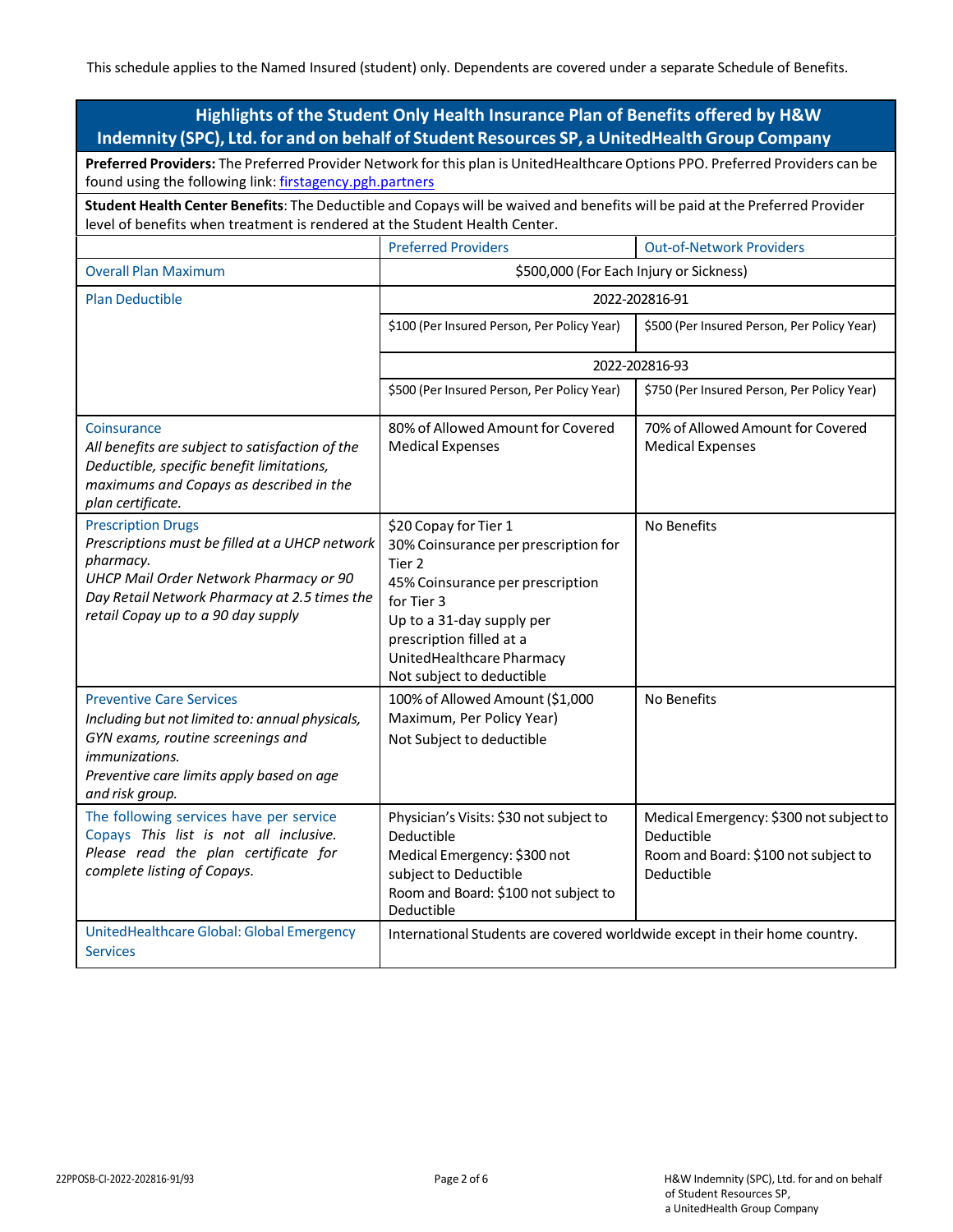| Highlights of the Dependent Only Health Insurance Plan of Benefits offered by H&W<br>Indemnity (SPC), Ltd. for and on behalf of Student Resources SP, a UnitedHealth Group Company                                              |                                                                                                                                                                                                                                                                           |                                                              |  |  |  |
|---------------------------------------------------------------------------------------------------------------------------------------------------------------------------------------------------------------------------------|---------------------------------------------------------------------------------------------------------------------------------------------------------------------------------------------------------------------------------------------------------------------------|--------------------------------------------------------------|--|--|--|
| Preferred Providers: The Preferred Provider Network for this plan is UnitedHealthcare Options PPO. Preferred Providers can be<br>found using the following link: firstagency.pgh.partners                                       |                                                                                                                                                                                                                                                                           |                                                              |  |  |  |
|                                                                                                                                                                                                                                 | <b>Preferred Providers</b>                                                                                                                                                                                                                                                | <b>Out-of-Network Providers</b>                              |  |  |  |
| <b>Overall Plan Maximum</b>                                                                                                                                                                                                     | \$250,000 (Per Insured Person, Per Policy Year)                                                                                                                                                                                                                           |                                                              |  |  |  |
| <b>Plan Deductible</b>                                                                                                                                                                                                          | 2022-202816-91                                                                                                                                                                                                                                                            |                                                              |  |  |  |
|                                                                                                                                                                                                                                 | \$250 (Per Insured Person, Per Policy Year)                                                                                                                                                                                                                               | \$750 (Per Insured Person, Per Policy Year)                  |  |  |  |
|                                                                                                                                                                                                                                 | 2022-202816-93                                                                                                                                                                                                                                                            |                                                              |  |  |  |
|                                                                                                                                                                                                                                 | \$500 (Per Insured Person, Per Policy Year)                                                                                                                                                                                                                               | \$750 (Per Insured Person, Per Policy Year)                  |  |  |  |
| Coinsurance<br>All benefits are subject to satisfaction of the<br>Deductible, specific benefit limitations,<br>maximums and Copays as described in the<br>plan certificate.                                                     | 80% of Allowed Amount for<br><b>Covered Medical Expenses</b>                                                                                                                                                                                                              | 70% of Allowed Amount for Covered<br><b>Medical Expenses</b> |  |  |  |
| <b>Prescription Drugs</b><br>Prescriptions must be filled at a UHCP<br>network pharmacy.<br><b>UHCP Mail Order Network Pharmacy or 90</b><br>Day Retail Network Pharmacy at 2.5 times<br>the retail Copay up to a 90 day supply | \$20 Copay for Tier 1<br>30% Coinsurance per prescription for<br>Tier <sub>2</sub><br>40% Coinsurance per prescription for<br>Tier <sub>3</sub><br>Up to a 31-day supply per prescription<br>filled at a UnitedHealthcare Pharmacy<br>(UHCP)<br>Not Subject to Deductible | No Benefits                                                  |  |  |  |
| <b>Preventive Care Services</b><br>Including but not limited to: annual<br>physicals, GYN exams, routine screenings<br>and immunizations.<br>Preventive care limits apply based on age<br>and risk<br>group.                    | 100% of Allowed Amount (\$1,000<br>Maximum, Per Policy Year)                                                                                                                                                                                                              | No Benefits                                                  |  |  |  |
| The following services have per<br>service Copays This list is not all<br>inclusive. Please read the plan<br>certificate for complete listing of<br>Copays.                                                                     | Medical Emergency: \$200 not<br>subject to Deductible<br>Room & Board: \$500 not subject to<br>Deductible                                                                                                                                                                 | Medical Emergency: \$200 not subject to<br>Deductible        |  |  |  |
| UnitedHealthcare Global: Global Emergency<br><b>Services</b>                                                                                                                                                                    | International Students are covered worldwide except in their home country.                                                                                                                                                                                                |                                                              |  |  |  |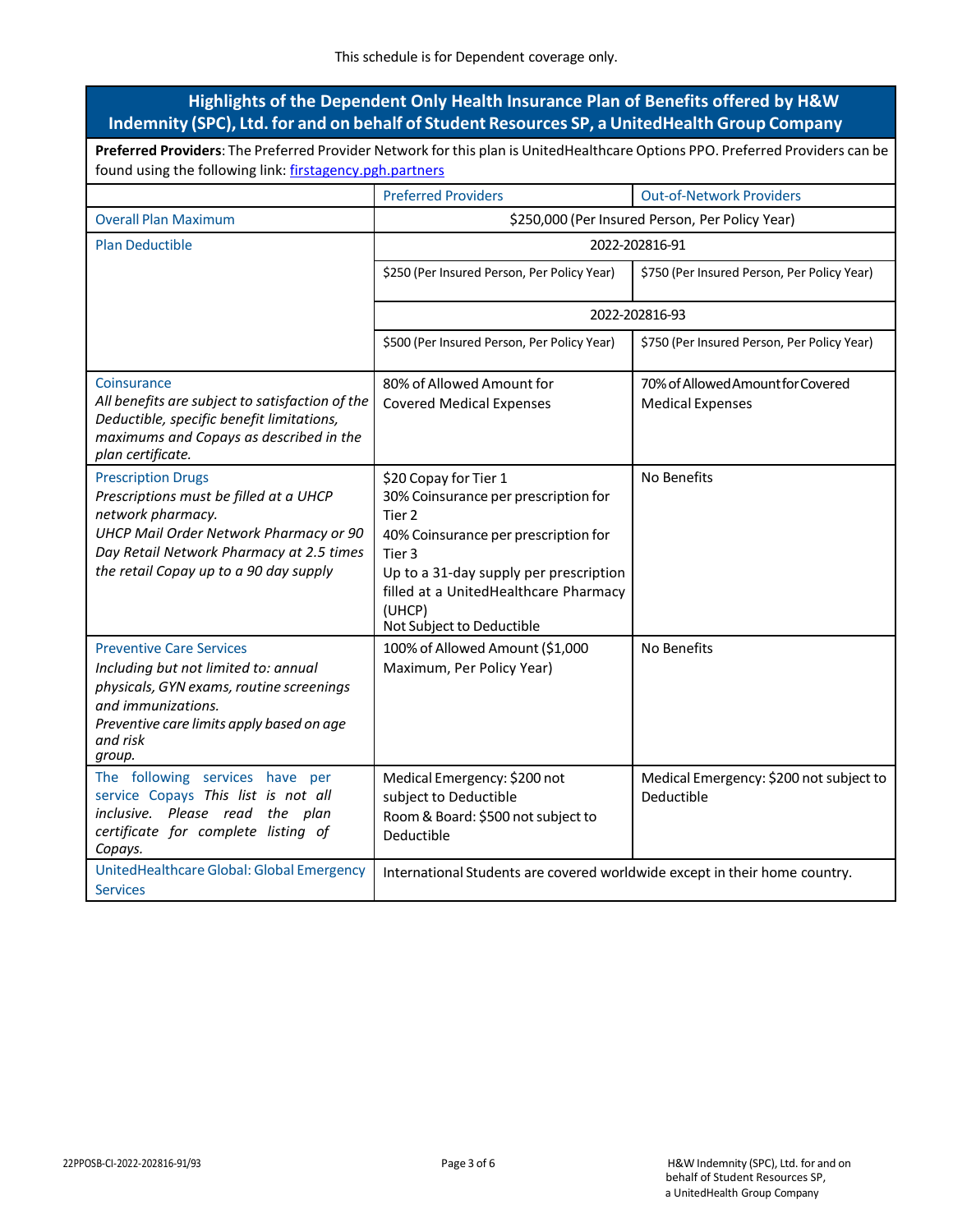# Exclusions and Limitations:

No benefits will be paid for: a) loss or expense caused by, contributed to, or resulting from; or b) treatment, services or supplies for, at, or related to any of the following:

- 1. Acne.
- 2. Acupuncture.
- 3. Addiction,such as:
	- Nicotine addiction, except as specifically provided in the Policy.
	- Caffeine addiction.
	- Non-chemical addiction, such as: gambling, sexual, spending, shopping, working and religious.
	- Codependency.
- 4. Biofeedback.
- 5. Injections.
- 6. Cosmetic procedures, except reconstructive procedures to correct an Injury or treat a Sickness for which benefits are otherwise payable under the Policy or for newborn or adopted children. The primary result of the procedure is not a changed or improved physical appearance.
- 7. Custodial Care.
	- Care provided in: rest homes, health resorts, homes for the aged, halfway houses, college infirmaries or places mainly for domiciliary or Custodial Care.
	- Extended care in treatment or substance abuse facilities for domiciliary or Custodial Care.
- 8. Dental treatment, except:
	- For accidental Injury to Sound, Natural Teeth.
- 9. Elective Surgery or Elective Treatment.
- 10. Foot care for the following:
	- Routine foot care including the care, cutting and removal of corns, calluses, and bunions (except capsular or bone surgery).

This exclusion does not apply to preventive foot care for Insured Persons with diabetes.

- 11. Health spa or similar facilities. Strengthening programs.
- 12. Home health care.
- 13. Hospice care.
- 14. Immunizations, except as specifically provided in the Policy. Preventive medicines or vaccines, except where required for treatment of a covered Injury or as specifically provided in the Policy.
- 15. Injury or Sickness for which benefits are paid or payable under any Workers' Compensation or Occupational Disease Law or Act, or similar legislation.
- 16. Injury or Sicknessinside the Insured's home country.
- 17. Injury or Sickness outside the United States and its possessions, except when traveling for academic study abroad programs, business, pleasure or to or from the Insured's home country.
- 18. Injury or Sickness when claims payment and/or coverage is prohibited by applicable law.
- 19. Injury sustained while:
	- Participating in any interscholastic, intercollegiate, or professional sport, contest or competition.
- Traveling to or from such sport, contest or competition as a participant.
- Participating in any practice or conditioning program for such sport, contest or competition.
- 20. Investigational services.
- 21. Participation in a riot or civil disorder. Commission of or attempt to commit a felony.
- 22. Pre-existing Conditions in excess of \$1,000. This exclusion will not be applied to individuals who have been continuously insured under the student insurance Policy for at least 6 consecutive months. The Pre-existing Condition exclusionary period will be reduced by the total number of months that the Insured provides documentation of continuous coverage under prior Creditable Coverage which provided benefits similar to this Policy provided the coverage was continuousto a date within 63 days prior to the Insured's effective date under this Policy.
- 23. Prescription Drugs, services or supplies as follows:
	- Therapeutic devices or appliances, including: hypodermic needles, syringes, support garments and other non-medical substances, regardless of intended use, except as specifically provided in the Policy.
	- Immunization agents, except as specifically provided in the Policy. Biological sera. Blood or blood products administered on an outpatient basis.
	- Drugs labeled, "Caution limited by federal law to investigational use" or experimental drugs.
	- Products used for cosmetic purposes.
	- Drugs used to treat or cure baldness. Anabolic steroids used for body building.
	- Anorectics drugs used for the purpose of weight control.
	- Fertility agents or sexual enhancement drugs, such as Parlodel, Pergonal, Clomid, Profasi, Metrodin, Serophene, or Viagra.
	- Growth hormones.
	- Refills in excess of the number specified or dispensed after one (1) year of date of the prescription.
- 24. Reproductive services for the following:
	- Procreative counseling.
	- Genetic counseling and genetic testing.
	- Cryopreservation of reproductive materials. Storage of reproductive materials.
	- Fertility tests.
	- Infertility treatment (male or female), including any services or supplies rendered for the purpose or with the intent of inducing conception.
	- Premarital examinations.
	- Impotence, organic or otherwise.
	- Female sterilization procedures, except as specifically provided in the Policy.
	- Vasectomy.
	- Sexual reassignment surgery.
	- Reversal of sterilization procedures.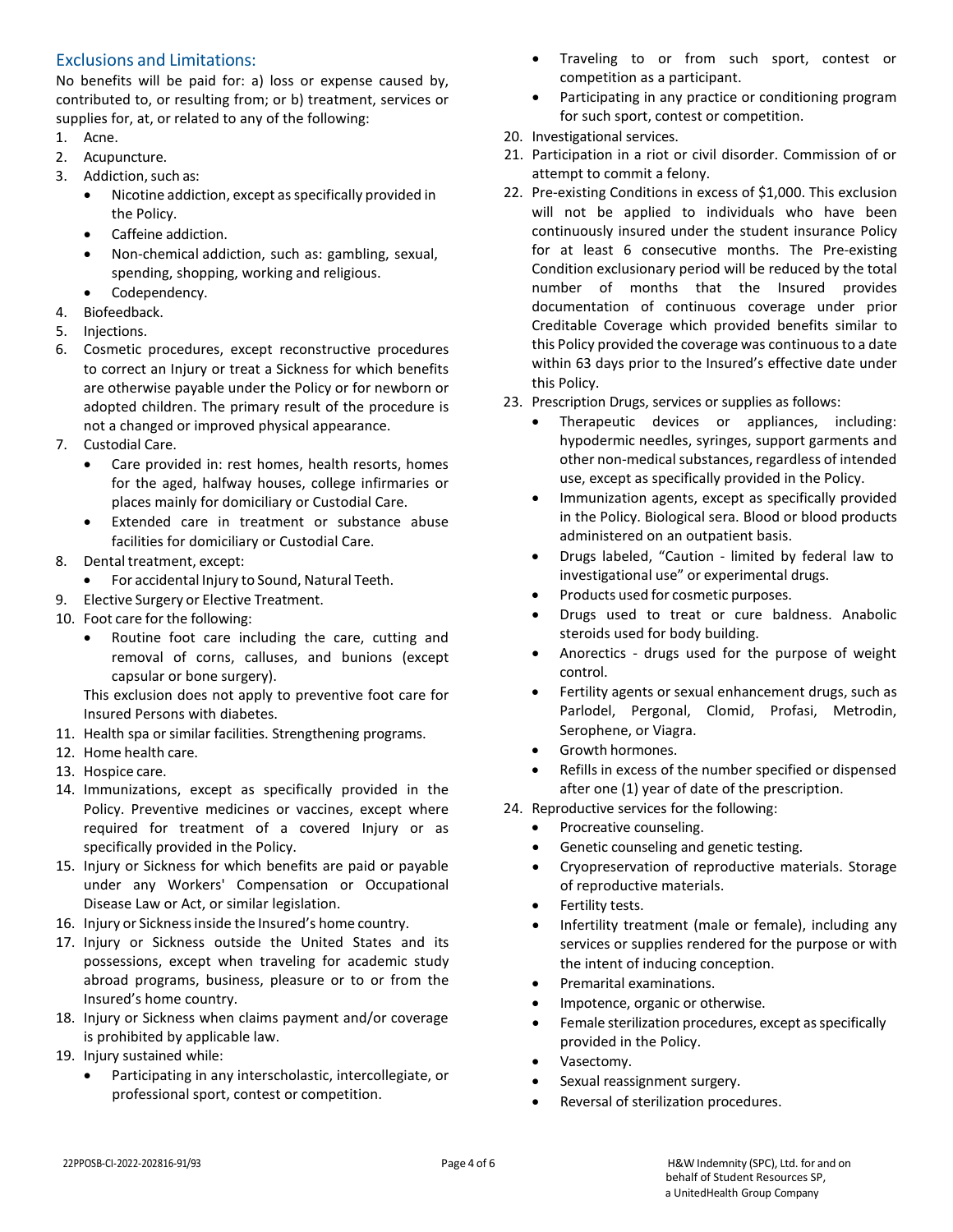- 25. Research or examinations relating to research studies, or any treatment for which the patient or the patient's representative must sign an informed consent document identifying the treatment in which the patient is to participate as a research study or clinical research study.
- 26. Routine eye examinations. Eye refractions. Eyeglasses. Contact lenses. Prescriptions or fitting of eyeglasses or contact lenses. Vision correction surgery. Treatment for visual defects and problems. This exclusion does not apply as follows:
	- When due to a covered Injury or disease process.
- 27. Routine Newborn Infant Care, and well-baby nursery and related Physician charge, except as specifically provided in the Policy.
- 28. Preventive care services. Routine physical examinations and routine testing. Preventive testing or treatment. Screening exams or testing in the absence of Injury or Sickness. This exclusion does not apply to benefits specifically provided in the Policy.
- 29. Services provided normally without charge by the Health Service of the institution attended by the Insured or services covered or provided by a student health fee.
- 30. Deviated nasal septum, including submucous resection and/or other surgical correction thereof. Nasal and sinus surgery, except for treatment of a covered Injury or treatment of chronic sinusitis.
- 31. Speech therapy, except as specifically provided in the Policy.
- 32. Supplies, except asspecifically provided in the Policy.
- 33. Surgical breast reduction, breast augmentation, breast implants or breast prosthetic devices, or gynecomastia; except as specifically provided in the Policy.
- 34. Treatment in a Government hospital, unless there is a legal obligation for the Insured Person to pay for such treatment.
- 35. War or any act of war, declared or undeclared; or while in the armed forces of any country (a pro-rata premium will be refunded upon request for such period not covered).
- 36. Weight management. Weight reduction. Nutrition programs. Treatment for obesity. Surgery for removal of excess skin or fat. This exclusion does not apply to benefits specifically provided in the Policy.

# UnitedHealthcare Global: Global Emergency Services

If you are a student insured with this insurance plan, you and your insured spouse, Domestic Partner or Civil Union Partner and insured minor child(ren) are eligible for UnitedHealthcare Global Emergency Services. The requirements to receive these services are as follows:

International Students, insured spouse, Domestic Partner or Civil Union Partner and insured minor child(ren): you are eligible to receive UnitedHealthcare Global services worldwide, except in your home country.

The Assistance and Evacuation Benefits and related services are not meant to be used in lieu of or replace local emergency services such as an ambulance requested through emergency 911 telephone assistance. **All services must be arranged and provided by UnitedHealthcare Global; any services not arranged by**

**UnitedHealthcare Global will not be considered for payment.** If the condition is an emergency, you should go immediately to the nearest physician or hospital without delay and then contact the 24-hour Emergency Response Center. UnitedHealthcare Global will then take the appropriate action to assist you and monitor your care until the situation is resolved.

Key Assistance Benefits include:

- Emergency Evacuation
- Dispatch of Doctors/Specialists
- Medical Repatriation
- Transportation After Stabilization
- Transportation to Join a Hospitalized Insured Person
- Return of Minor Children
- Repatriation of Remains

Also includes additional assistance services to support your medical needs while away from home or campus. Check your plan certificate for details, descriptions and program exclusions and limitations.

To access services please refer to the phone number on the your ID Card or access My Account and select My Benefits/Additional Benefits/UHC Global Emergency Services.

When calling the UnitedHealthcare Global Operations Center, please be prepared to provide:

- Caller's name, telephone and (if possible) fax number, and relationship to the patient; Patient's name, age, sex, and UnitedHealthcare Global ID Number as listed on the back of your Medical ID Card
- Description of the patient's condition;
- Name, location, and telephone number of hospital, if applicable;
- Name and telephone number of the attending physician; and
- Information of where the physician can be immediately reached.

All medical expenses related to hospitalization and treatment costs incurred should be submitted to H&W Indemnity (SPC), Ltd. for and on behalf of Student Resources SP for consideration and are subject to all Policy benefits, provisions, limitations, and exclusions. All assistance and evacuation benefits and related services must be arranged and provided by UnitedHealthcare Global. **Claimsfor reimbursement ofservices not provided by UnitedHealthcare Global will not be accepted.** A full description of the benefits, services, exclusions and limitations may be found in your plan certificate or the Master Policy.